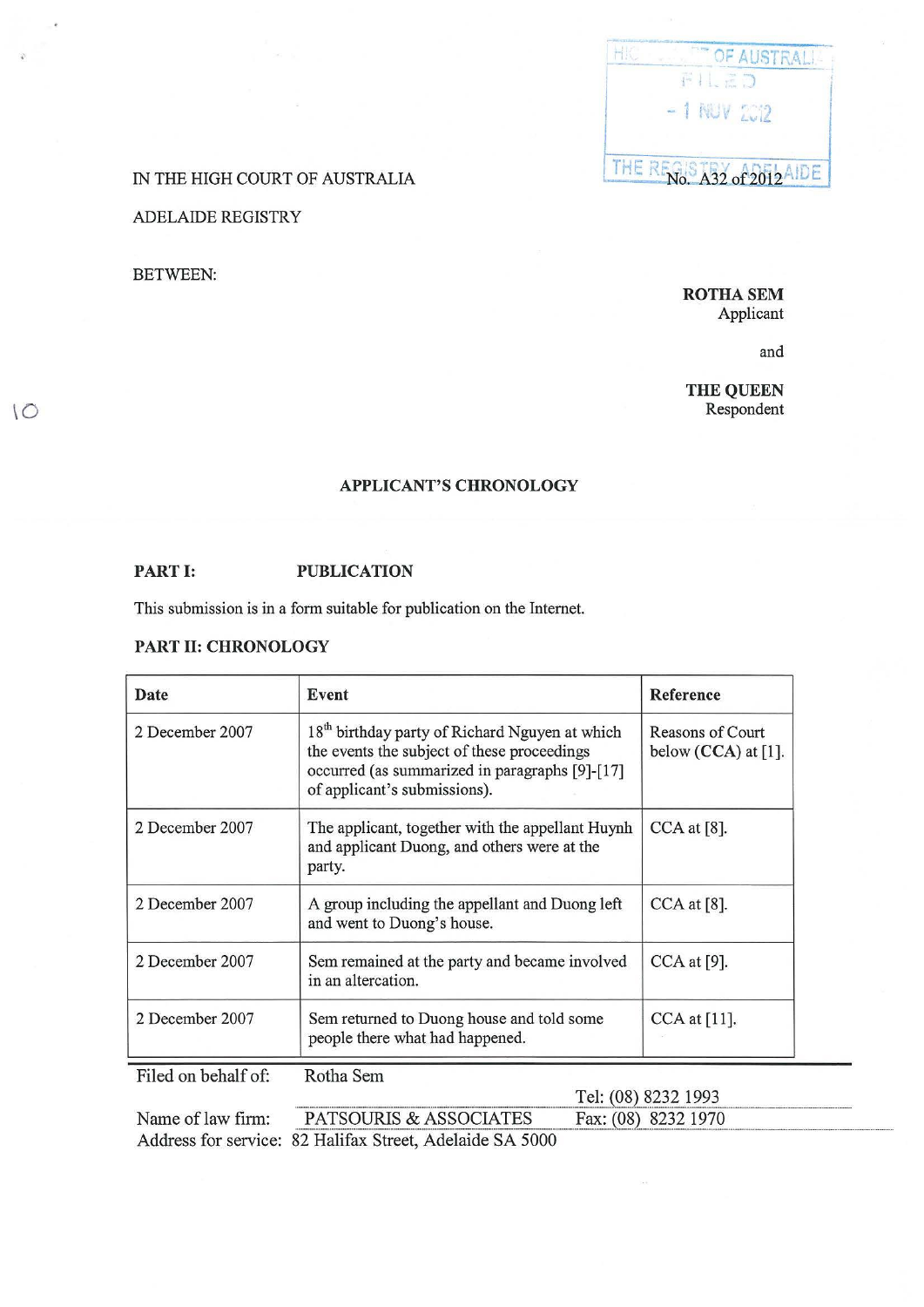| 2 December 2007                            | The group, or most of them, returned to the<br>Nguyen house in several cars.                                                                             | CCA at [11].       |  |
|--------------------------------------------|----------------------------------------------------------------------------------------------------------------------------------------------------------|--------------------|--|
| 2 December 2007                            | Brawl occurred on the roadway outside the<br>Nguyen house.                                                                                               | CCA at [14].       |  |
| 2 December 2007                            | Brawl occurred near the gate at the side of the<br>Nguyen house.                                                                                         | CCA at [16].       |  |
| 16 December 2007                           | The applicant made a statement to police in<br>which he explained his limited involvement in<br>the events at the Nguyen house.                          | <b>Exhibit P47</b> |  |
| 14 October 2010                            | Jury empanelled in first (aborted) trial                                                                                                                 | CCA at [25]        |  |
| 20 October 2010                            | Rithy Kheav gave evidence in the first trial identifying the Appellant<br>Huynh as the stabber.                                                          |                    |  |
| 21 October 2010                            | Jury discharged in the first trial                                                                                                                       |                    |  |
| 25 October 2010                            | The second trial commenced.                                                                                                                              |                    |  |
| 14 October 2010                            | Jury empanelled.                                                                                                                                         | CCA at [25].       |  |
| Monday, 22 November<br>2010, 4:00pm.       | Trial judge commenced summing up.                                                                                                                        | $CCA$ at $[80]$ .  |  |
| Monday, 22 November<br>2010, 4:25pm.       | Trial judge ceased summing up and released the<br>jury for the day.                                                                                      | $CCA$ at $[80]$ .  |  |
| Tuesday, 23 November<br>2010, 10:03am.     | Summing up resumed.                                                                                                                                      | CCA at [80].       |  |
| Tuesday, 23 November<br>2010, 3.15pm.      | Jury retired to consider verdict.                                                                                                                        | CCA at [80].       |  |
| Tuesday, 23 November<br>2010, 4.00pm.      | Jury asked for a "written description" of the<br>legal issues in the trial. Jury released for the<br>day.                                                | CCA at [80].       |  |
| Wednesday, 24<br>November 2010.            | Juror unwell, and written redirection for jury not<br>ready. Jury released for the day.                                                                  | $CCA$ at [80].     |  |
| Thursday, 25<br>November 2010,<br>10:26am. | Trial Judge reads, and provides Jury, 17 page<br>written redirection.                                                                                    | CCA at [80].       |  |
| Thursday, 25<br>November 2010,<br>10:56am. | Jury retire to consider verdict. Jury return briefly<br>before so that the trial judge could clarify some<br>matters before retiring finally at 11:05am. | CCA at [80].       |  |

 $\pmb{\epsilon}$